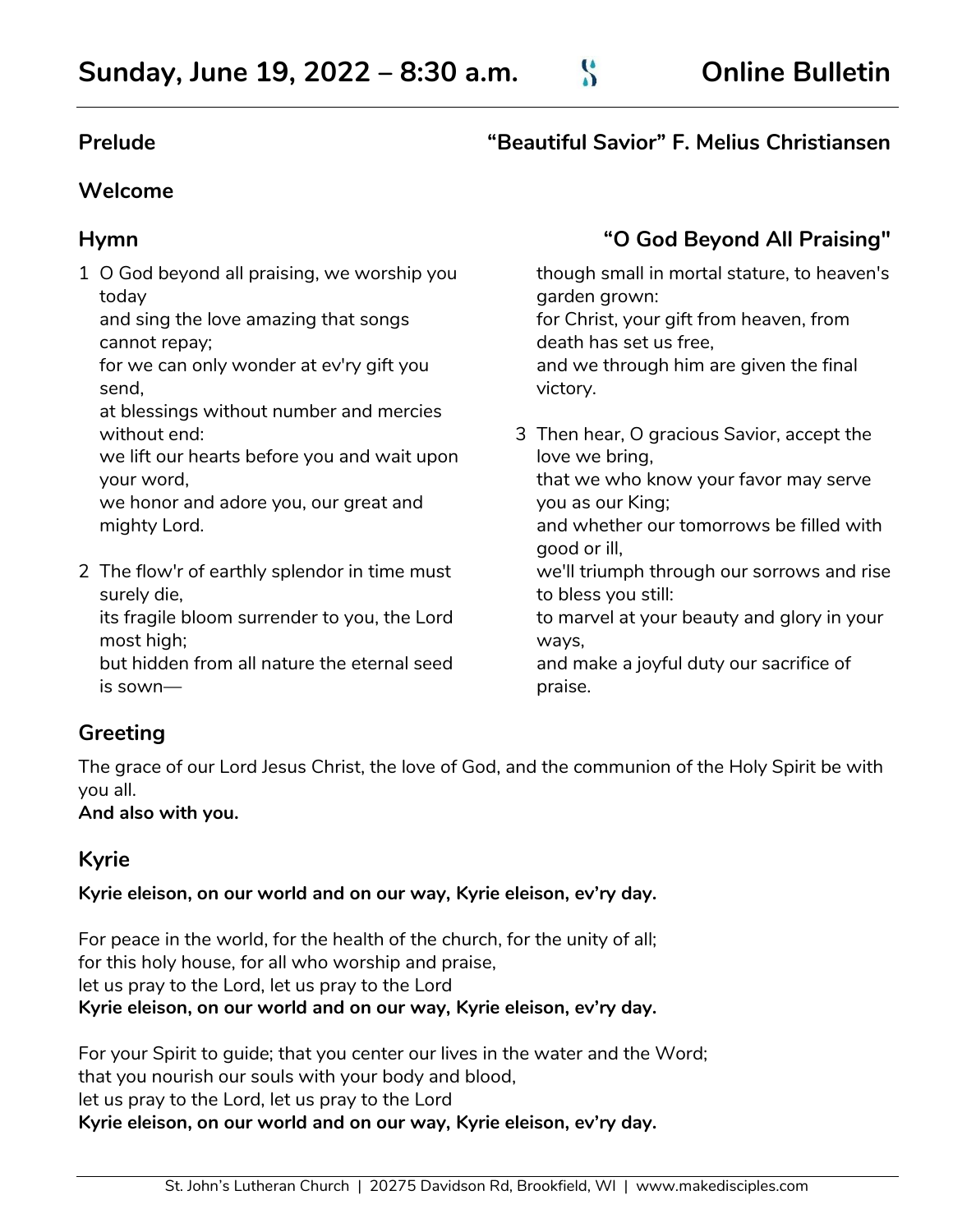# **Prayer of the Day**

# **Psalm 103:13-19**

# **Galatians 3:26-29**

### **Alleluia Verse**



### **Gospel: Luke 9:26-39**

The holy gospel according to St. Luke, the  $9^{\rm th}$  chapter. **Glory to you, O Lord.**

Luke 9:26-39

The gospel of the Lord. **Praise to you, O Christ.**

### **Sermon: "Knowing the Heart of your Heavenly Father" Pastor Frank Janzow**

- 1 This is my Father's world, and to my list'ning ears all nature sings, and round me rings the music of the spheres. This is my Father's world; I rest me in the thought of rocks and trees, of skies and seas; his hand the wonders wrought.
- 2 This is my Father's world; the birds their carols raise; the morning light, the lily white, declare their maker's praise. This is my Father's world;

### **Sermon Hymn: "This Is My Father's World", ELW #824**

he shines in all that's fair. In the rustling grass I hear him pass; he speaks to me ev'rywhere.

3 This is my Father's world; oh, let me not forget that, though the wrong seems oft so strong, God is the ruler yet. This is my Father's world; why should my heart be sad? The Lord is king, let heaven ring; God reigns, let earth be glad!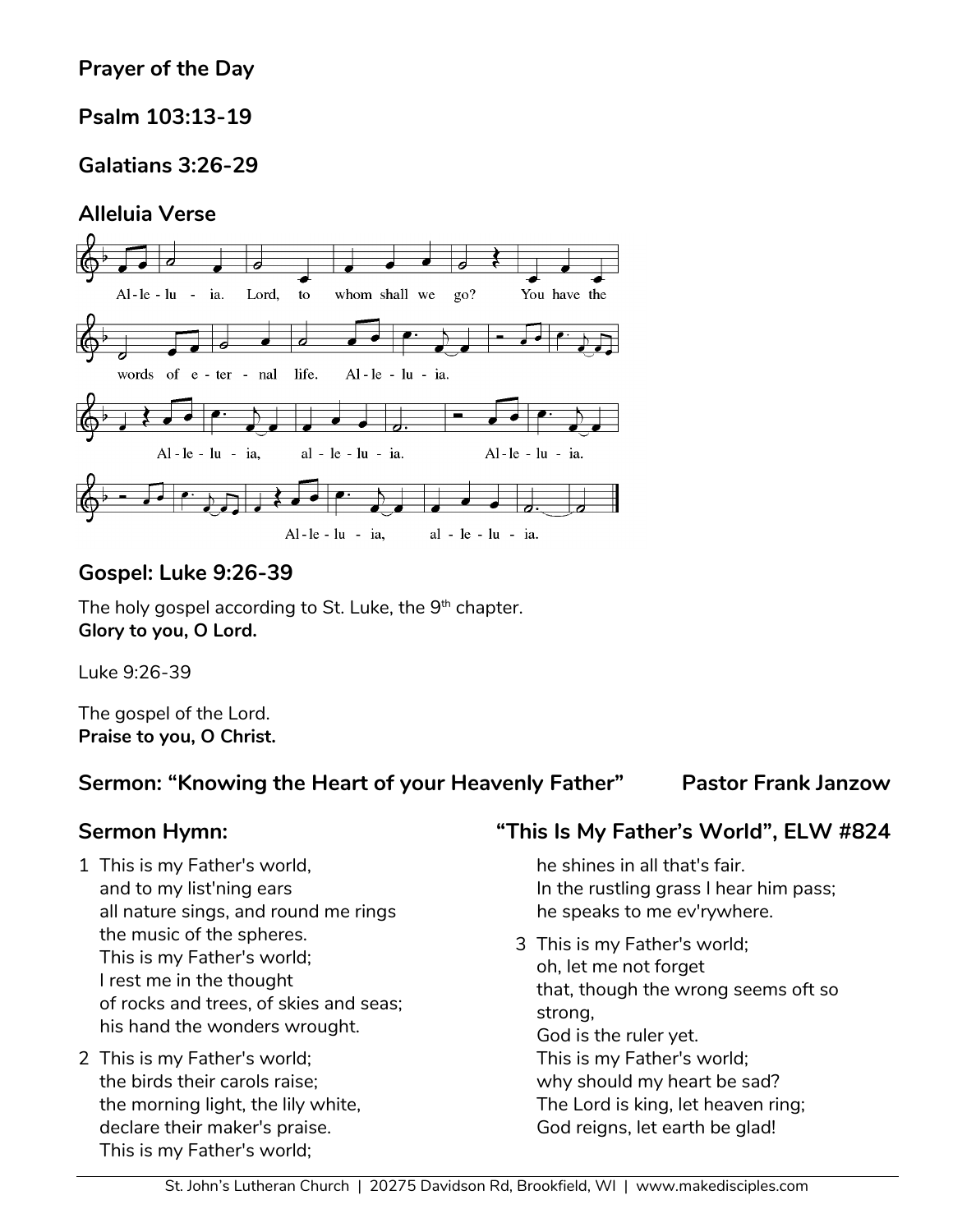# **Affirmation of Faith**

**We affirm that God is our loving Father, who created us to be his dear children, is pleased with us, and invites us to use our gifts and abilities for his good purposes.**

- **We affirm that Jesus, God's Son, came to restore us to God, to heal the world, and bring us all complete forgiveness and the fullness of life and salvation.**
- **We affirm that the Spirit of God lives among us and in us, gathering us as one family of faith, empowering us to live each day for others and promising to raise us up in a victory of life.**

**We affirm that we are all children of the living God. All praise to God!** 

### **Prayers of Intercession**

Our Father in heaven, **hear our prayer.**

**Offertory "You Raise Me Up", vocal solo**

# **Offering**

*Offering may be given by:* 

- *Going to our website makedisciples.com and clicking on "Ways to Give"*
- *Scanning this QR code.*
- *Mailing to St. John's Lutheran, 20275 Davidson Road, Brookfield, WI 53045*

# **Great Thanksgiving**

The Lord be with you. **And also with you.**

Lift up your hearts. **We lift them to the Lord.**

Let us give thanks to the Lord our God. **It is right to give God thanks and praise.** 

It is our duty and delight that we should everywhere and always offer thanks and praise to you, O God, through Jesus Christ who with you and the Holy Spirit is worshiped and glorified, one God, Holy and Eternal, and so with the church on earth, all creation and the host of heaven we praise your name and join their unending hymn:

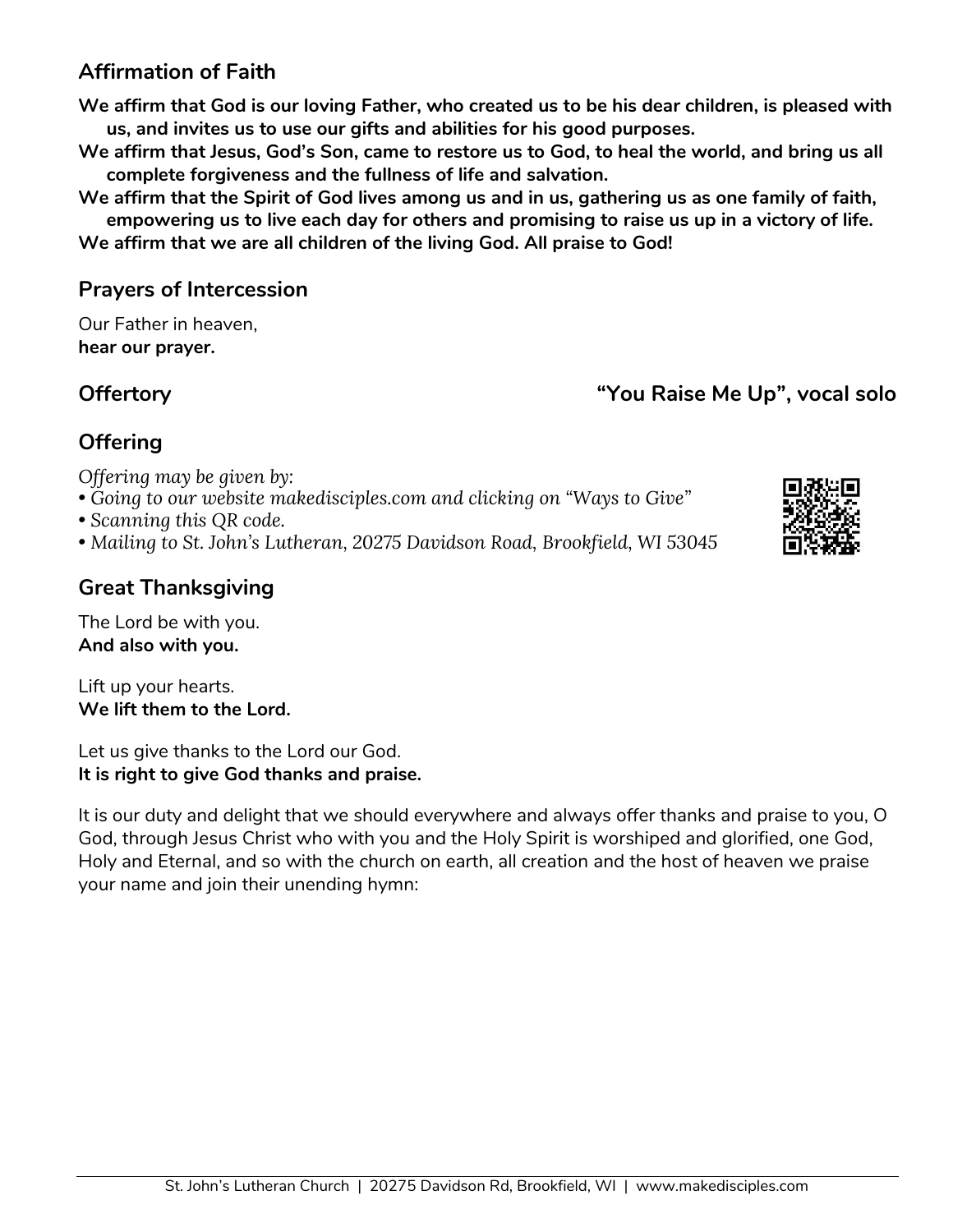

**Words of Institution**

### **Lord's Prayer**

**Our Father, who art in heaven, hallowed be thy name, thy kingdom come, thy will be done, on earth as it is in heaven. Give us this day our daily bread; and forgive us our trespasses, as we forgive those who trespass against us; and lead us not into temptation, but deliver us from evil. For thine is the kingdom, and the power, and the glory, forever and ever. Amen.**



Text: ICET; additional text by Marty Haugen,  $\odot$  1990, GIA Publications, Inc.<br>Music: Now the Feast and Celebration, Marty Haugen,  $\odot$  1990, GIA Publications, Inc.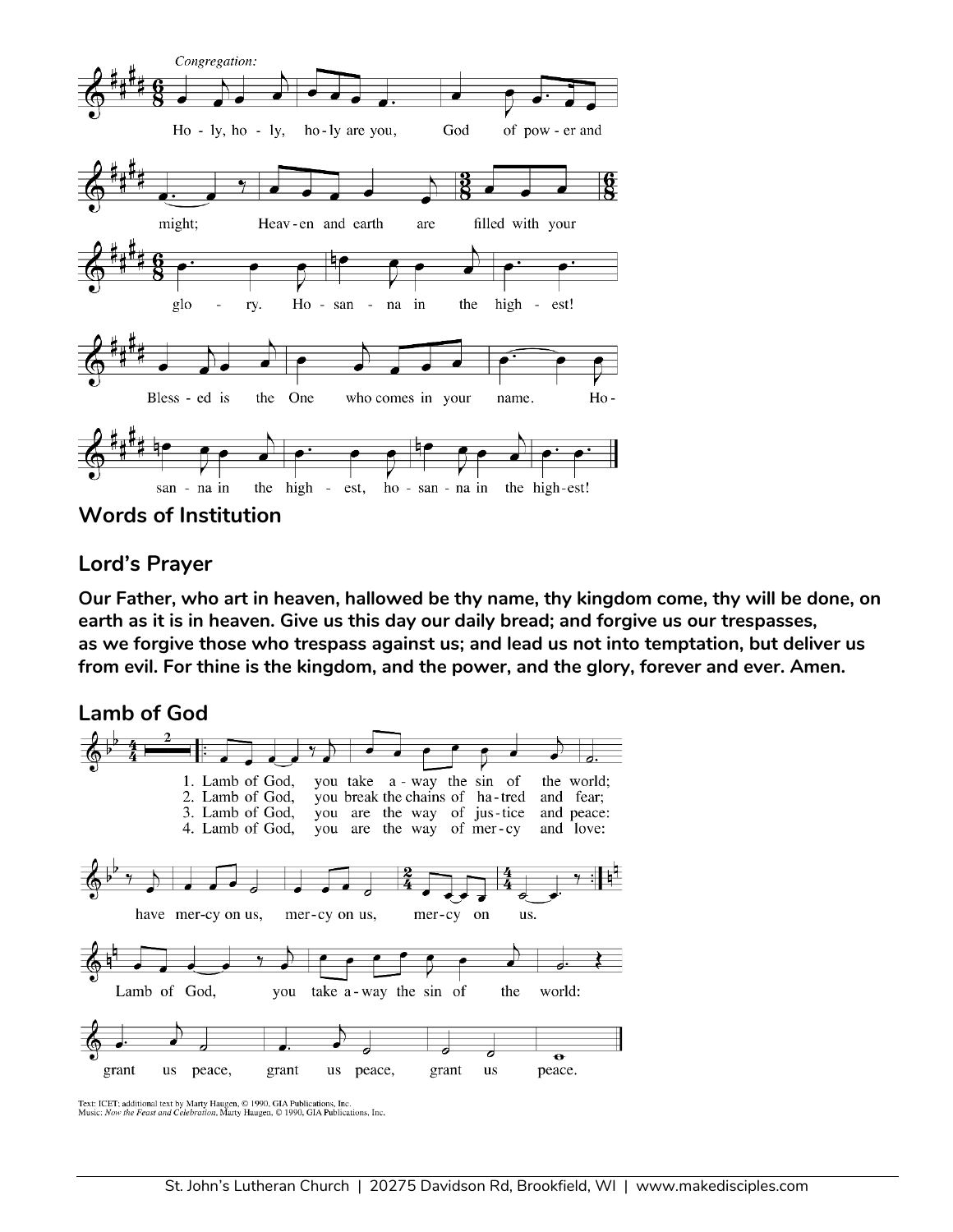# **Distribution/Music "The Potter's Hand", vocal solo**

*Please self-serve your communion. Whatever you have to represent the bread and wine is acceptable.*

### **Prayer after Communion and Benediction**

1 Let all things now living a song of thanksgiving to God the creator triumphantly raise, who fashioned and made us, protected and stayed us, who still guides us on to the end of our days. God's banners are o'er us, God's light goes before us, a pillar of fire shining forth in the night, till shadows have vanished and darkness is banished, as forward we travel from light into light.

# **Sending Song "Let All Things Now Living"**

2 God rules all the forces: the stars in their courses and sun in its orbit obediently shine; the hills and the mountains, the rivers and fountains, the deeps of the ocean proclaim God divine. We too should be voicing our love and rejoicing; with glad adoration a song let us raise till all things now living unite in thanksgiving: "To God in the highest, hosanna and praise!"

### **Dismissal**

Go in peace. Following Jesus, making disciples, serving the world. **Thanks be to God.**

**Postlude "Fugue in C Major a 3", G.F. Handel**